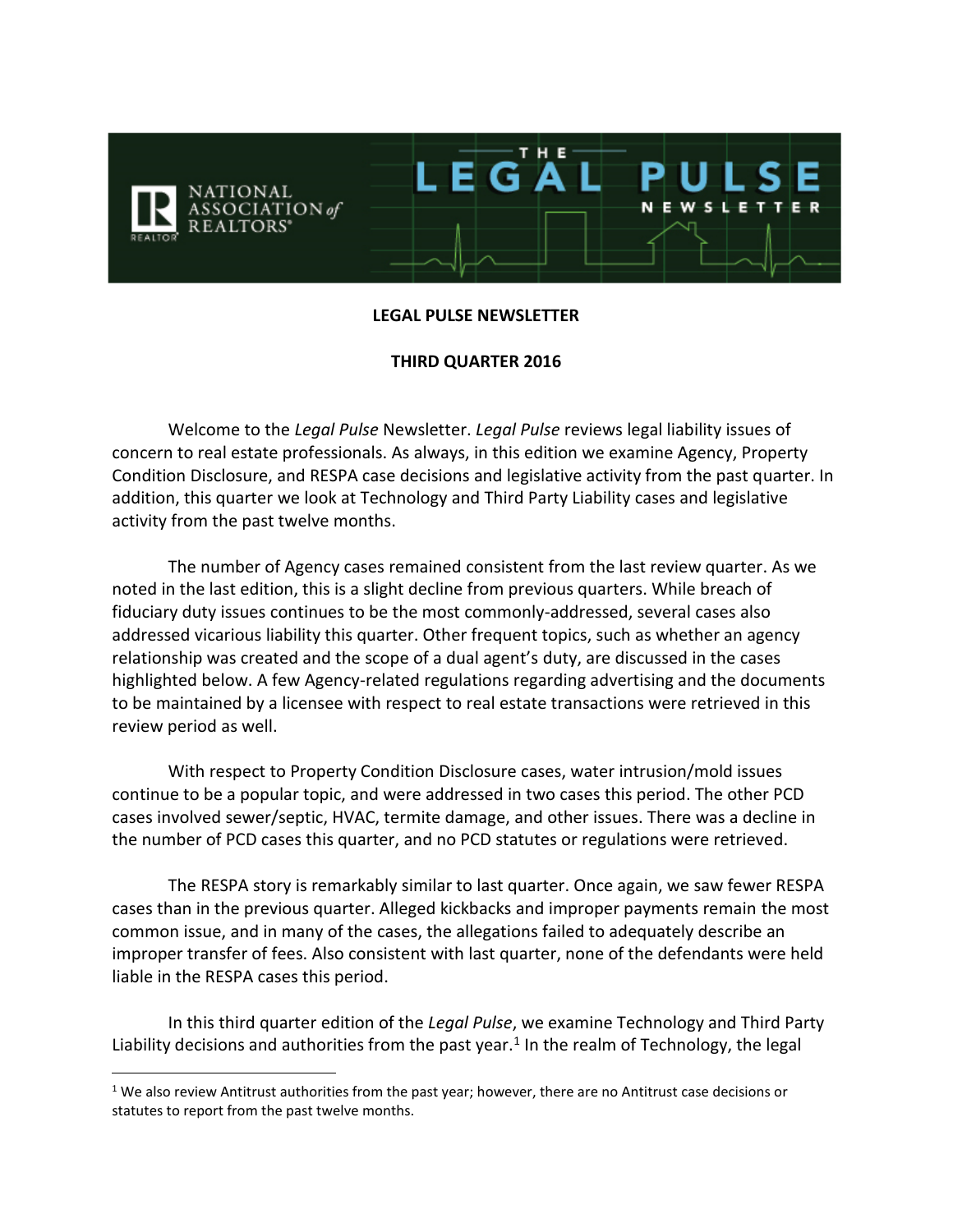authorities touch on a variety of issues, including the Telephone Consumer Protection Act, copyright infringement, and electronic media. Text messages were central to many of the Technology cases this year. One issue decided in two cases over the past year is whether a real estate transaction can be effectuated through text messages. Furthermore, as you might expect, legislative activity in many states this year addressed technology-related issues. Several states amended their data breach or consumer data protection statutes. Several states also made changes to their advertising rules for licensees with respect to advertising on electronic media.

Many of the third-party liability cases involve claims against inspectors and appraisers, and also address claims against escrow agents. A common question in these cases is whether the inspector, appraiser, or escrow agent owes a duty to the party who is suing them.

To learn more about these recent trends in real estate law, read the summaries below and check out the tables that follow, which summarize the frequently-cited topics and liability figures.

# **I. AGENCY**

The Agency cases from this period address issues that we frequently see in this context, such as whether an agency relationship existed, whether a licensee was an employee or independent contractor, whether a broker could be liable for the negligence of a licensee, and the duty owed by a licensee.

- A. Cases
- 1. **Maida Development, LLC v. Tarantino Properties, Inc.**, No. 07-16-00014-CV, 2016 WL 413050 (Tex. Ct. App. Aug. 2, 2016)

### *No agency relationship existed between licensee and prospective purchaser of property.*



The prospective purchaser of a commercial property brought a lawsuit after he was not successful in purchasing the property. At the time the would-be purchaser contacted the licensee, the licensee had already been working on behalf of the seller to find a buyer. He agreed to bring the prospective purchaser's offer to the seller, but informed the purchaser that the property was off-market. The prospective purchaser alleged that the real estate salesperson breached his fiduciary duty to the potential purchaser.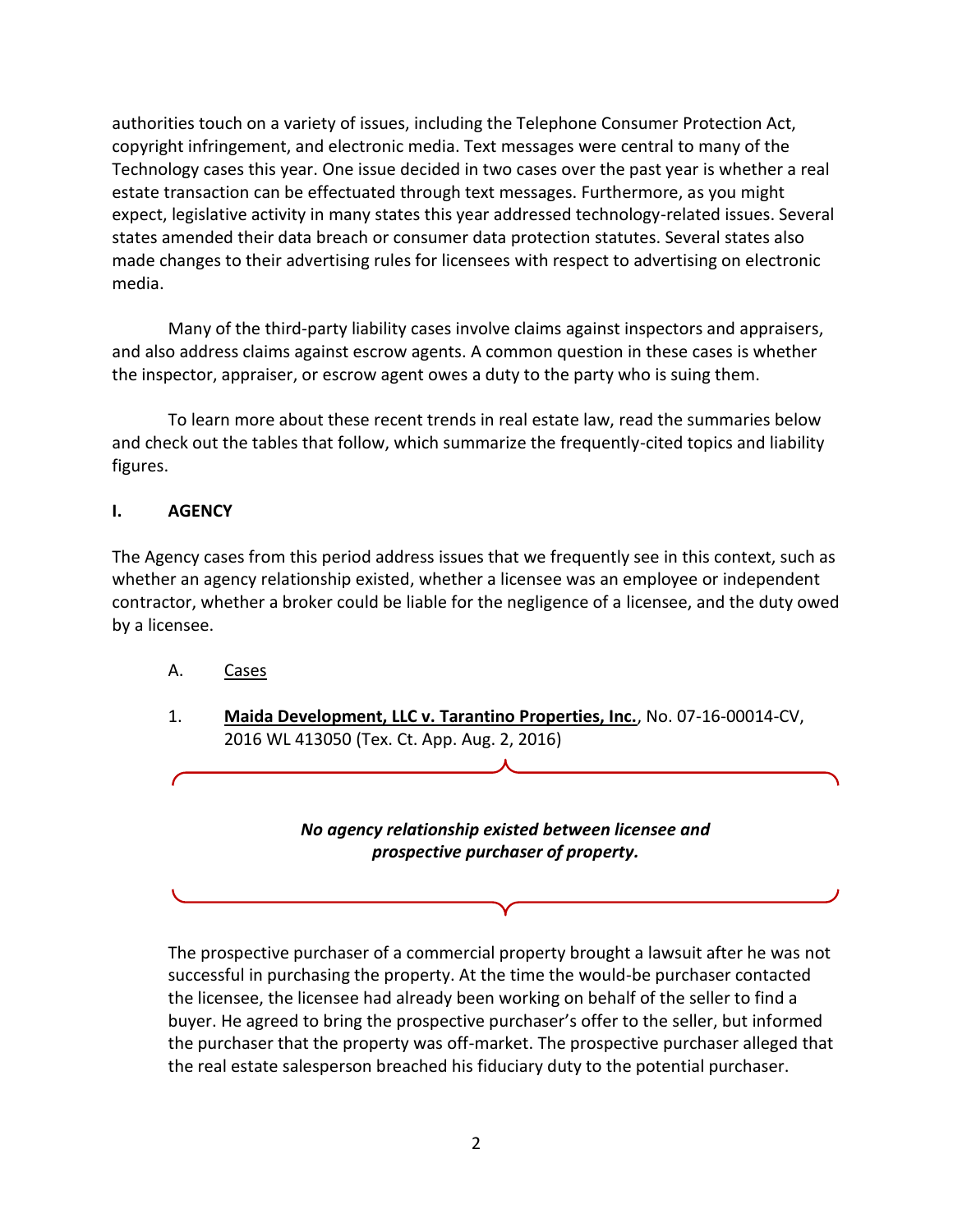The written offers prepared by the purchaser indicated the licensee represented the "Seller only," the purchaser did not have control over the details of the licensee's actions, and the licensee had autonomy and independent decision-making authority in the sales process. The court concluded that no principal-agent relationship was created between the purchaser and the licensee, and therefore, the licensee did not owe a fiduciary duty to the purchaser. In the absence of a fiduciary duty, the licensee's broker was also not vicariously liable for the licensee's conduct. Summary judgment in favor of the licensee and broker was affirmed on appeal.

2. **Santorii v. MartinezRusso, LLC**, No. 1: CA-CV-15-0211, 2016 WL 4440375 (Ariz. Ct. App. Aug. 23, 2016)

*Broker was not vicariously liable for salesperson's negligent driving because salesperson was an independent contractor.*

The court considered whether the broker could be vicariously liable for the negligent driving of its licensee. The licensee was driving back from a real estate sales appointment when his car struck another car, resulting in the death of both drivers. The court concluded that the broker was not liable for the licensee's actions because the licensee was an independent contractor, not an employee.

The court determined that under Arizona statutes and regulations, a broker's duty to supervise its salespeople relates only to real estate transactions. The licensee had control over the time, manner, and means of traveling to meet clients, had no quotas or required meetings, and controlled his own hours. Thus, the licensee was not an employee or agent of the broker and the broker was not vicariously liable for the licensee's actions. On appeal, the court affirmed the trial court's entry of summary judgment in favor of the licensees.

3. **Wagner v. MSE Technology Applications, Inc.**, 384 Mont. 436 (Aug. 30, 2016)

*Licensee acting as dual agent could be liable for failing to act in the best interest of the potential purchaser.*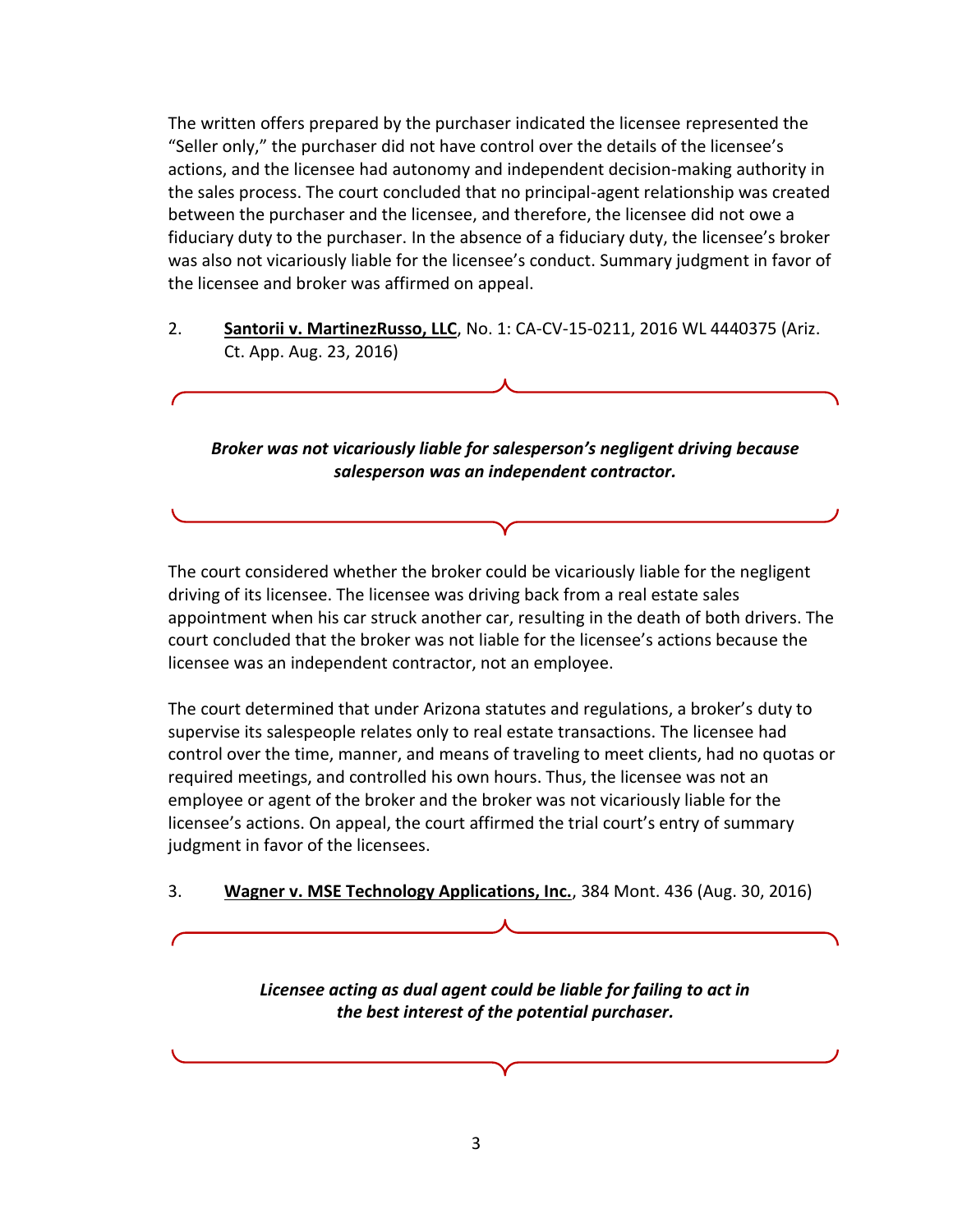The potential purchaser of land sued the seller, buyer, and a listing broker claiming they interfered with his attempt to purchase the property. The potential purchaser and seller entered an agreement, with the listing broker acting as dual agent in the transaction. A few months later, several meetings were held between the seller, an adjacent property owner, the listing broker, and an individual interested in purchaser the adjoining property. The potential purchaser did not attend these meetings, and indicated that she was not interested in purchasing the adjacent parcel, which contained the only existing road providing access to the property. When the potential purchaser failed to close on the property, the seller then closed the deal with the buyer. The listing broker assisted with the new transaction and claimed that the potential purchaser had indicated she was no longer interested in the original property. The trial court granted judgment for all defendants on the intentional interference claim. The trial court also granted summary judgment in favor of the licensee on a professional negligence claim.

On appeal, the appellate court reversed the court's decision with respect to the licensee. The appellate court concluded that summary judgment on the negligence claim was improper because disputed facts had to be determined, such as what the licensee knew at the time and to what extent he participated in the actions at issue. Furthermore, the other claims could go forward because the potential purchaser presented some evidence showing that the licensee may not have acted in the would-be purchaser's best interest as dual agent. The court reversed summary judgment and dismissal of claims in favor of the licensee.

# B. Statutes and Regulations<sup>2</sup>

# *North Carolina*

North Carolina amended several regulations relevant to licensees. With respect to advertising, a broker may not advertise or operate in any manner using a name different from the name under which they are licensed.<sup>3</sup> A broker also may not advertise or operate in any way which could mislead a consumer as to the broker's actual identity or identity of the firm with which the broker is affiliated. $4$ 

Another amended regulation adds to the list of documents that must be maintained by a broker in its real estate transaction file. Brokers must maintain "sketches, calculations, photos, and other documentation used or relied upon to determine square footage" and "advertising used to market a property."<sup>5</sup>

 $<sup>2</sup>$  We review state legislative activity in the quarter in which the state's annual legislative session typically ends.</sup> This third quarter update reviews legislative activity from North Carolina and Oregon.

<sup>3</sup> [N.C. Admin. Code tit. 21, r. 58A.0103 \(2016\).](http://reports.oah.state.nc.us/ncac/title%2021%20-%20occupational%20licensing%20boards%20and%20commissions/chapter%2058%20-%20real%20estate%20commission/subchapter%20a/21%20ncac%2058a%20.0103.pdf)

<sup>4</sup> *Id*.

<sup>5</sup> [N.C. Admin. Code tit. 21, r. 58A.0108 \(2016\).](http://reports.oah.state.nc.us/ncac/title%2021%20-%20occupational%20licensing%20boards%20and%20commissions/chapter%2058%20-%20real%20estate%20commission/subchapter%20a/21%20ncac%2058a%20.0108.pdf)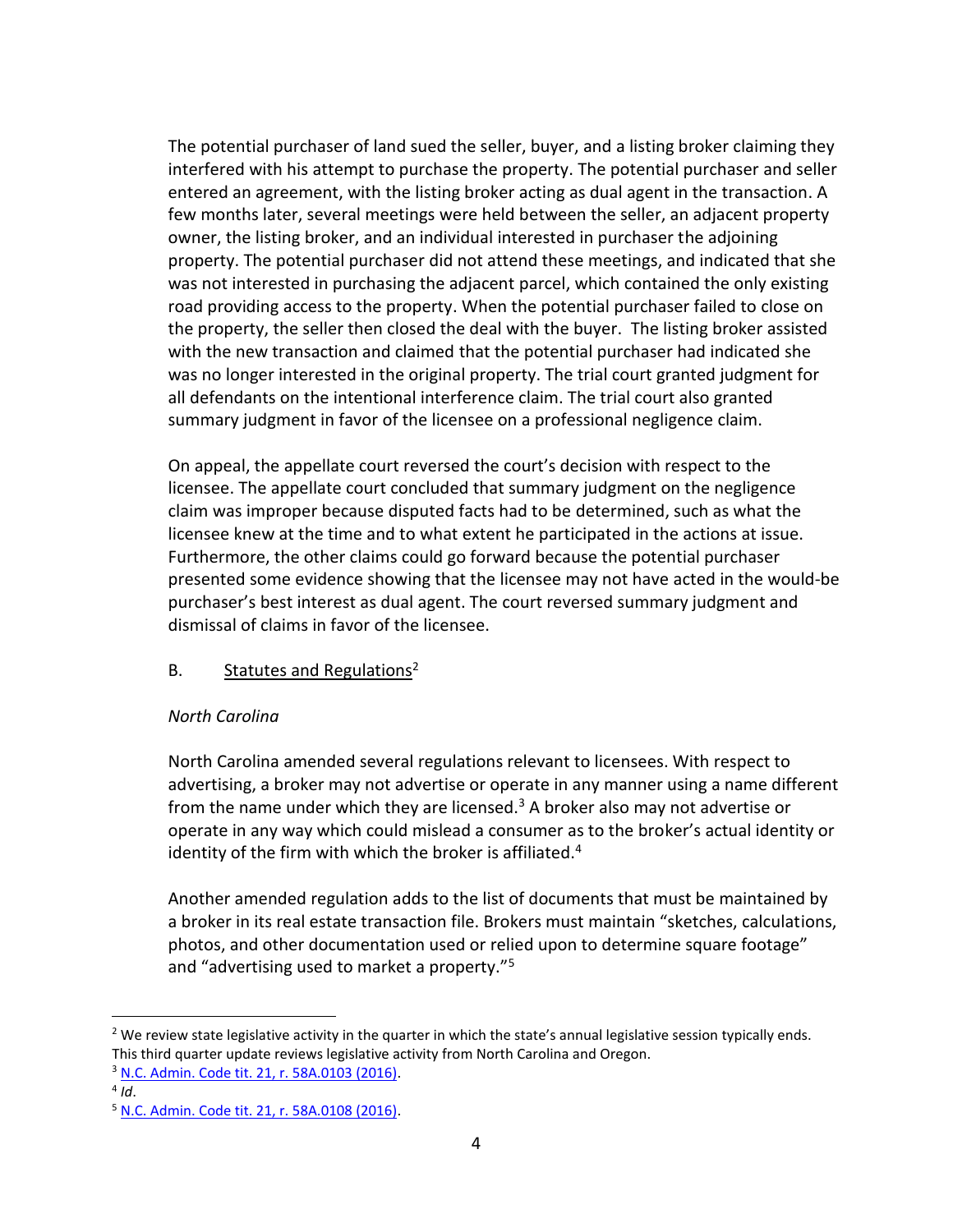# C. Volume of Materials Retrieved

Agency issues were identified 13 times in 11 cases (*see* Table 1). Breach of fiduciary duty and vicarious liability were the most commonly raised issues. Three Agency regulations were retrieved this quarter.

# **II. PROPERTY CONDITION DISCLOSURE**

In two of the PCD cases below, the courts examined the disclosure rules governing real estate transactions in their respective states. In a case from Michigan, the court held that the disclosure rules require disclosure only with respect to conditions of the property. In a Florida case, the court concluded that a licensee must abide by statutory disclosure rules even if the language of a contract provision suggests that a licensee has no obligation to make disclosures.

- A. Cases
- 1. **Ealey v. Benjigates Estates, LLC**, No. 327244, 2016 WL 4251209 (Mich. Ct. App. Aug. 11, 2016)

*Property condition disclosure rules relate to conditions of the property and do not require disclosure regarding interest rates.*

The purchaser claimed that the seller and its representative failed to tell her that the finance charge under the land contract for the property exceeded legal limits. The court held that the purchaser failed to show that the defendants had a duty to disclose any information about the finance charges. Michigan real property disclosure rules impose a duty to disclose conditions of the property, but do not require any disclosure regarding interest rates. Interest rates are not a condition of the property. The appellate court affirmed dismissal of the claims.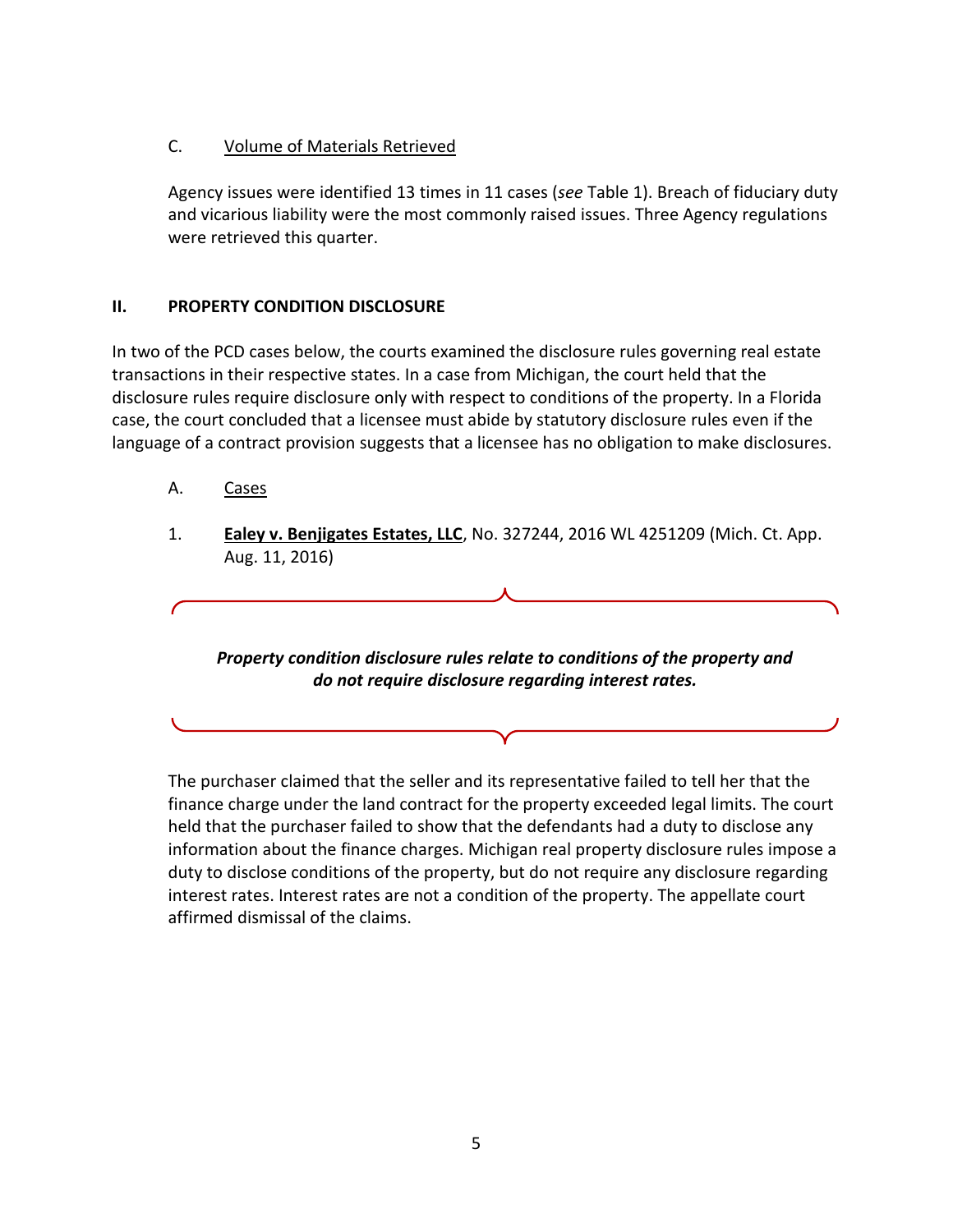2. **Lapinsky v. Cook**, No. E2015-00735-COA-R3-CV, 2016 WL 5385849 (Tenn. Ct. App. Sept. 26, 2016)

*Licensee was not liable for misrepresentations where homebuyer accepted the house after an inspection and could not have relied upon statements made by the licensee.*

Homebuyer sued the sellers and sellers' representative, claiming that repairs were not made as agreed to in the contract, that defects were hidden, and that the defendants made misrepresentations regarding the septic system. The trial court entered summary judgment for the defendants.

The homebuyer had inspected the home with her husband, a licensed general contractor. Afterwards, she signed a Final Inspection Form indicating her acceptance of the house. Evidence showed that the lack of completed repairs was obvious to the homebuyer and her husband during the inspection as there were missing shingles on the roof and peeling trim. Because the homebuyer was aware (or should have been aware) of the obvious failures but still accepted the property, the court concluded that the homebuyer must not have relied on statements made by the sellers or the licensee about the repairs. There was also no unfair trade practice on behalf of the licensee because the homebuyer never had direct contact with the licensee. The appellate court affirmed summary judgment for the licensee.

3. **Kjellander v. Abbott**, No. 1D15-5475, 2016 WL 4992415 (Fla. Dist. Ct. App. Sept. 19, 2016)

*Licensee could be liable for undisclosed water and HVAC problems.*

The purchasers of a home sued the sellers, sellers' representative, and purchasers' home inspector for undisclosed water damage, mold, and problems with the HVAC system. The purchasers alleged that the defendants misrepresented, concealed, or failed to disclose the true condition of the house. The trial court entered summary judgment in favor of the licensee on the basis of a contract provision stating that the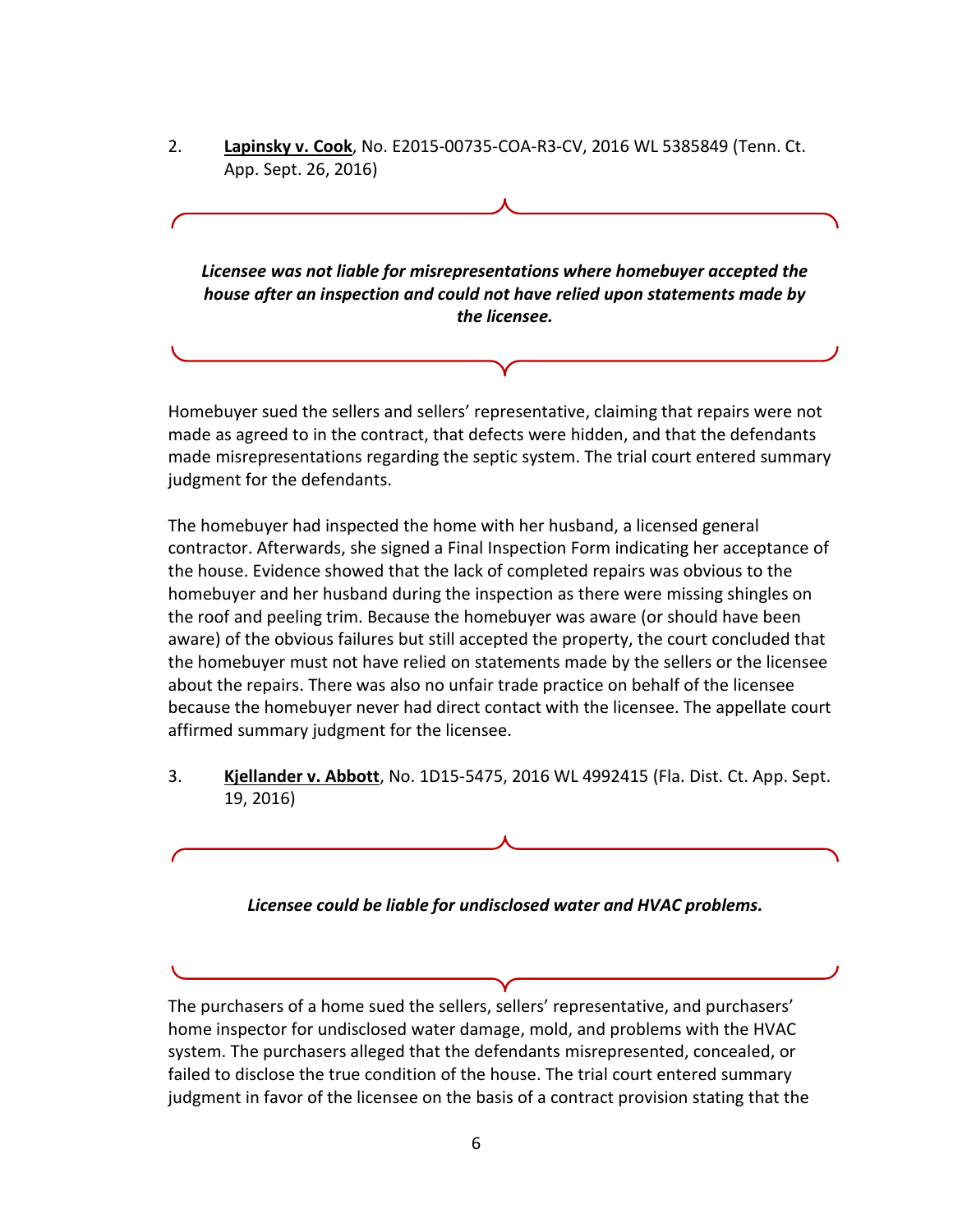purchasers would rely solely on the representations of the sellers and third parties other than the licensee.

The appellate court disagreed with the trial court's decision. According to the appellate court, the contract provision did not relieve the licensee of his duties. The licensee must still satisfy statutory obligations and duties to clients, including the duty of honesty and fair dealing, the duty to disclose all known facts that materially affect the value of the property, and a duty not to make misleading or fraudulent misrepresentations. The court reversed summary judgment in favor of the licensee.

# B. Statutes/Regulations

No PCD statutes or regulations were retrieved this quarter.

# C. Volume of Materials Retrieved

Property Condition Disclosure issues were identified 7 times in 4 cases (*see* Table 1). The cases addressed mold and water intrusion, septic system, HVAC, insects, and other issues. No statutes or regulations regarding Property Condition Disclosure were retrieved this quarter.

# **III. RESPA**

In the RESPA cases discussed below, the borrowers failed to show that the lenders and other entities paid or received kickbacks or other improper fees.

- A. Cases
- 1. **Schiano v. MBNA**, No. 5-1771 (JLL), 2016 WL 21257761 (D. N.J. Aug. 10, 2016); **Schiano v. MBNA**, No. 5-1771 (JLL), 2016 WL 4009821 (D. N.J. July 25, 2016)

*Borrowers failed to show lenders paid or received improper fees or kickbacks.*

Borrowers alleged that various lenders and entities violated RESPA by paying fees and kickbacks to each other. They also claimed that disbursements made to MBNA were unaccounted for and, therefore, constitute unearned fees or kickbacks. In one of the decisions, the court considered the claims against a lender and affiliated mortgage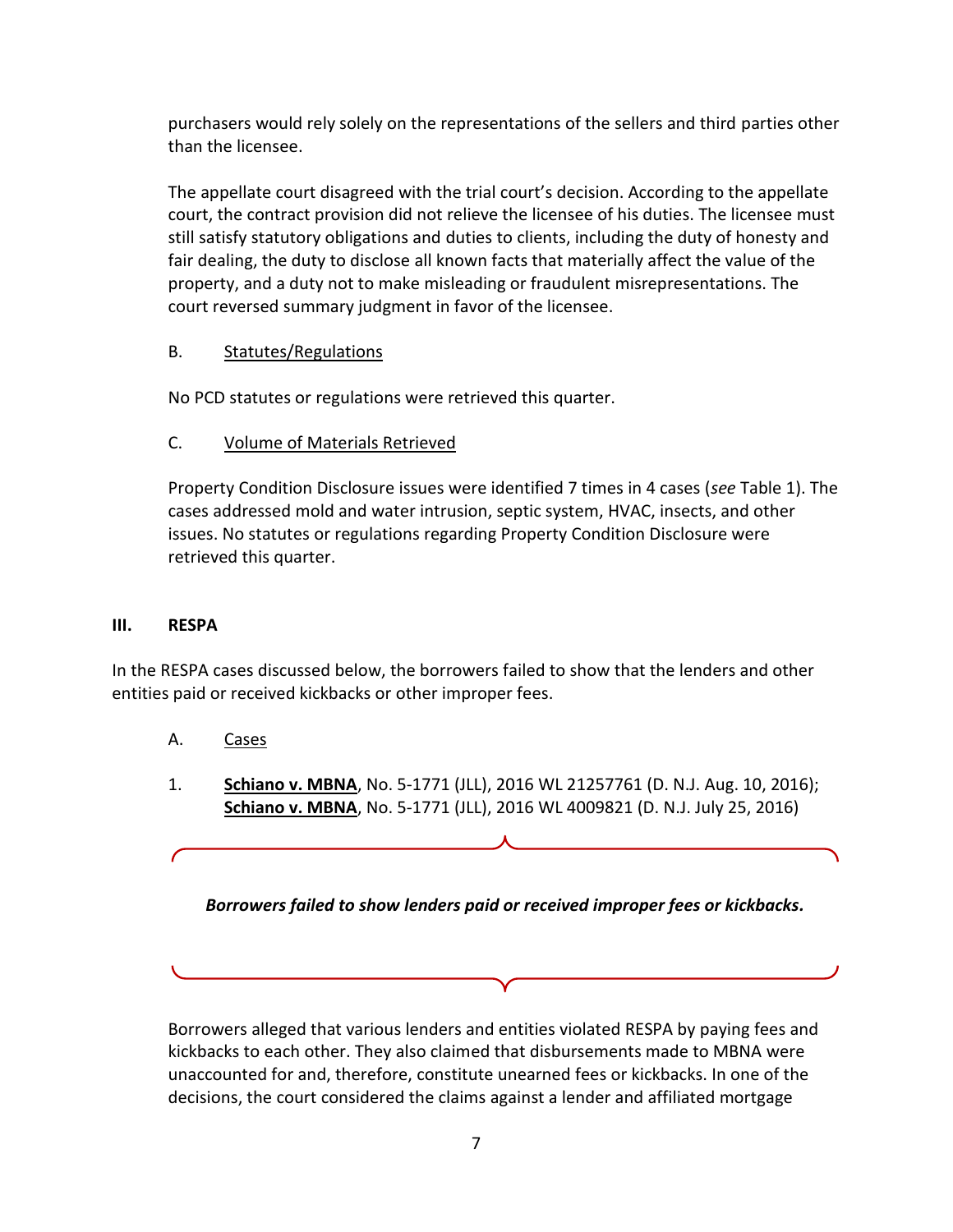company. The court ruled there were no allegations that the lender withheld any fees, nor was there any evidence that the defendants received unearned fees or kickbacks. Summary judgment was granted in favor of the lender and mortgage company.

In the other decision, the court examined the allegations against a lender who was allegedly a successor to MBNA. The court concluded that the Borrower's allegations were not specific enough; they did not state which party accepted false charges, the party with whom fees were split, when the fees were charged, or the services involved. The court granted the lender's motion to dismiss.

2. **Silvestar v. Nationstar Mortgage, LLC**, No. 1:15-CV-4246-RWS-JKL, 2016 WL 5339736 (N.D. Ga. July 12, 2016)

> *Homeowner failed to show payments between bank and mortgage company were misleading.*

Homeowner alleged that a bank and mortgage company violated RESPA by making misleading payments between themselves and that the payments were designed to create a windfall. The magistrate judge recommended dismissal of the lawsuit because the homeowner did not show how any of the payments between the parties were misleading.

# B. Statutes/Regulations

# *Florida*

A regulation in Florida provides a long list of activities which constitute an unlawful inducement for the sale or referral of title insurance business, if the activities are performed for a referrer or settlement service business. The list includes providing simulated panoramic home and property tours to real estate brokers and sales associates to promote their listings, sponsoring and hosting open houses for real estate brokers and sales associates, paying for advertising to promote real estate listings, and providing an endorsement or designation of preferred status on media promoting real estate brokers or sales associates.<sup>6</sup>

<sup>6</sup> [Fla. Admin. Code R. 69B-186.010 \(2016\).](https://www.flrules.org/gateway/readFile.asp?sid=0&tid=17080068&type=1&file=69B-186.010.doc)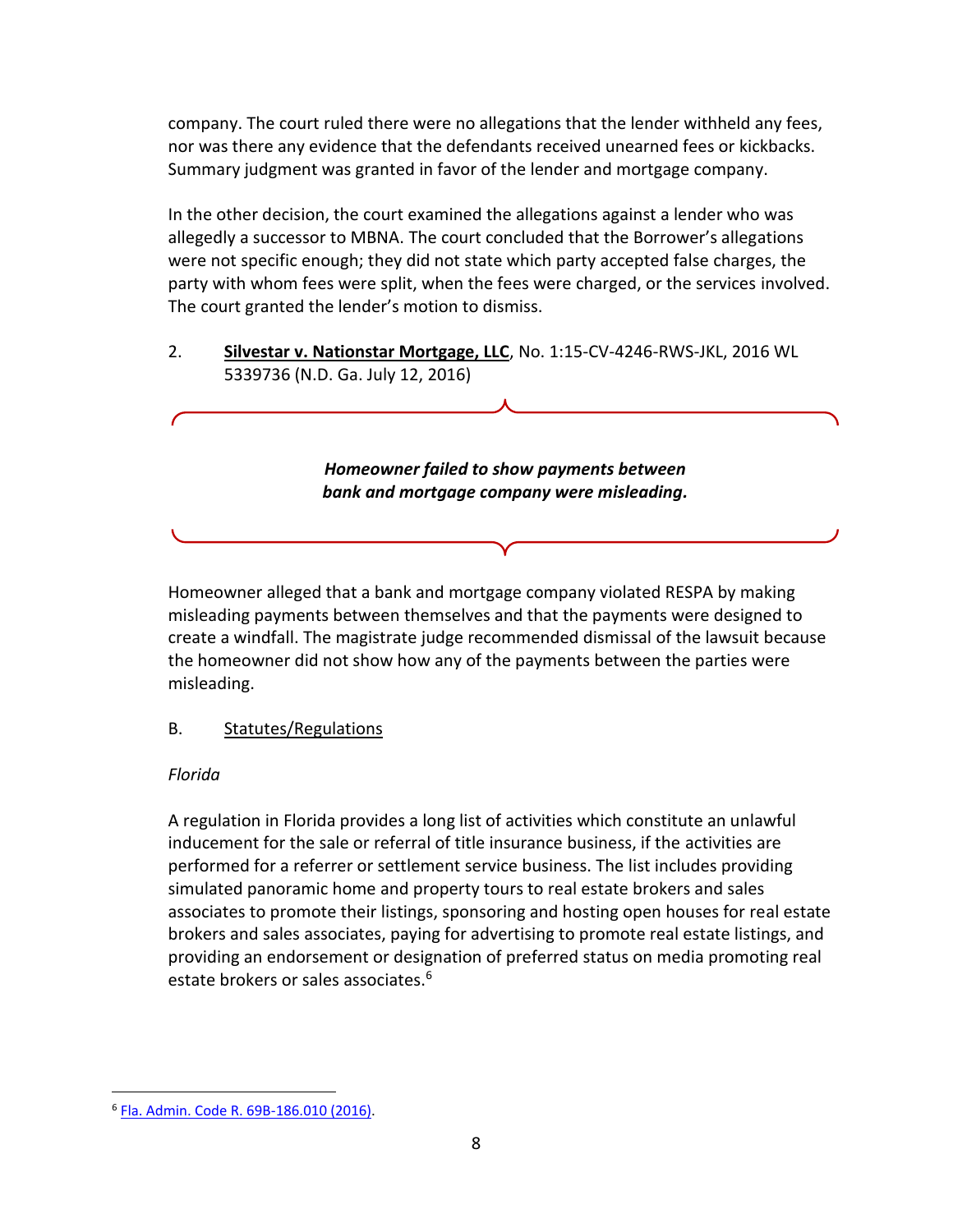# C. Volume of Materials Retrieved

RESPA issues were identified 5 times in 5 cases (*see* Table 1). The cases addressed kickbacks and disclosure of settlement costs.

# **IV. TECHNOLOGY – YEARLY UPDATE**

Many of the Technology case decisions this past year involved text messaging. In two decisions, both from Massachusetts, the court considered whether a real estate transaction may be completed through the exchange of text messages. Another case involved an alleged Telephone Consumer Protection Act violation by a licensee who sent a text message. One case involved allegations of copyright infringement.

- A. Cases
- 1. **Donius v. Milligan**, No. 16MISC000277 HPS, 2016 WL 3926577 (Mass. Land Ct. July 25, 2016)

*Text messages may create an enforceable contract if all essential terms are included and the terms are signed.*

A prospective purchaser sought to enforce a contract to purchase a property. He argued that text messages between his representative and the seller's representative created

The court held that text messages may create an enforceable contract if they contain the essential terms of the transaction and they are signed. In this instance, the texts were not signed, the messages did not include all material terms, and the seller's representative was not authorized to bind the principal. The court dismissed the case.

an enforceable contract. The text messages included a sales price and a closing date.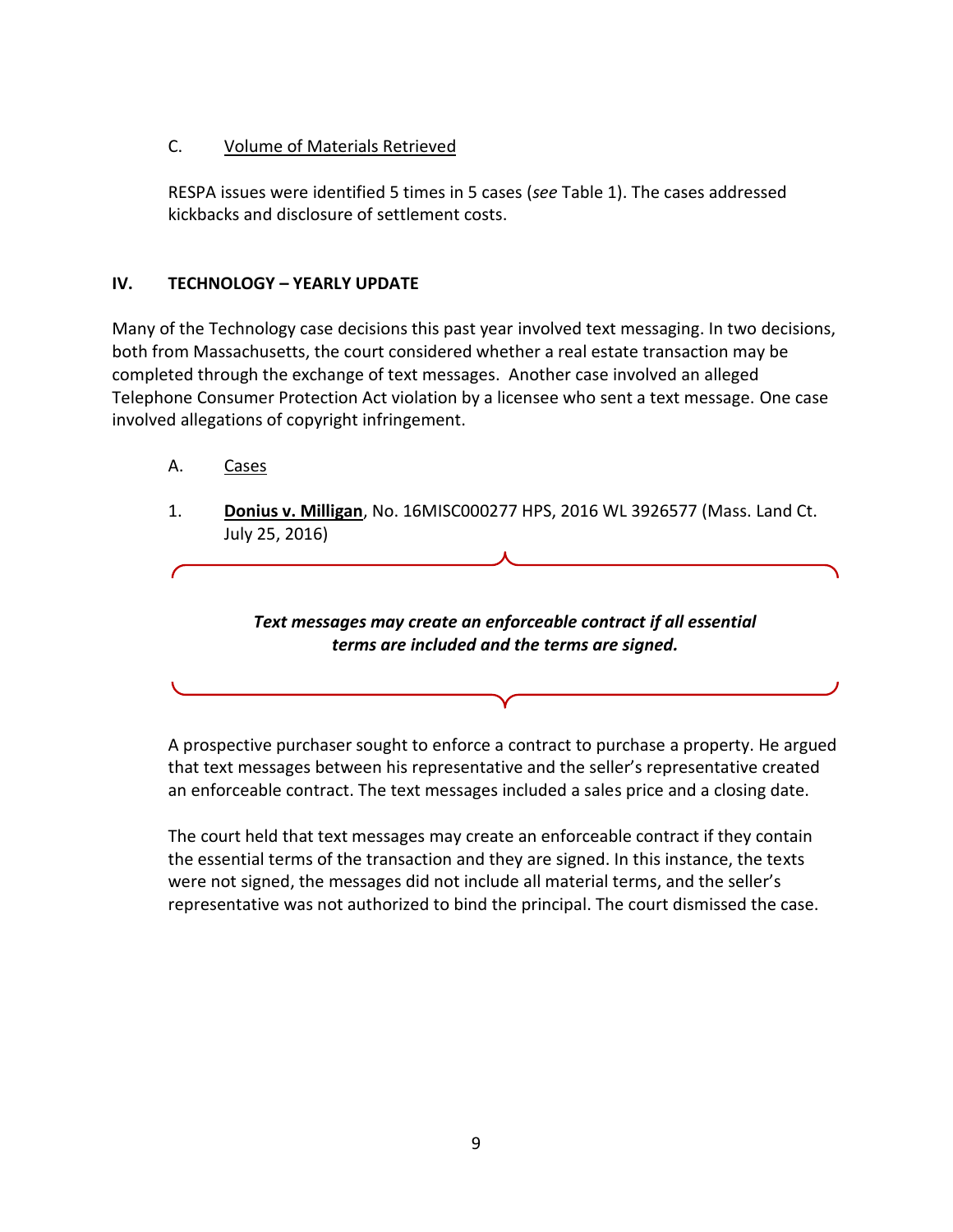2. **Bell v. Taylor**, Nos. 15-2343, 15-3735, 15-3731, 2016 WL 3568139 (7th Cir. July 1, 2016)

> *Photographer could not prove damages against licensee who used unauthorized photo on her website.*

A photographer brought a copyright infringement action against a licensee who used one of his photographs on her website. The trial court determined that the licensee infringed the copyright, but the photographer could not prove any damages from the use of the photograph. The value of the photo was speculative, and there was no evidence that the licensee attracted more clients because of the photo. The appellate court affirmed summary judgment for the licensee.

3. **St. John's Holdings, LLC v. Two Electronics, LLC**, No. 16MISC0000090, 2016 WL 1460477 (Mass. Dist. Ct. Apr. 14, 2016)

*A text message may memorialize offer and acceptance in a transaction.*

The potential purchaser alleged that the seller accepted a binding offer to purchase a property through a text message sent by the seller's representative. The court determined that a text message may memorialize offer and acceptance of an offer in a property transaction if all essential terms are included and the terms are signed. The electronic signature at the end of a text message is evidence of a party's intent to have the writing be legally binding. The seller's motion to dismiss was denied allowing the potential purchaser's case to proceed.

4. **Payton v. Kale Realty, LLC**, No. 13C8002, 2016 WL 703869 (N.D. Ill. Feb. 22, 2016)

> *Licensee did not violate the Telephone Consumer Protection Act by sending a text message that did not relate to the sale of goods.*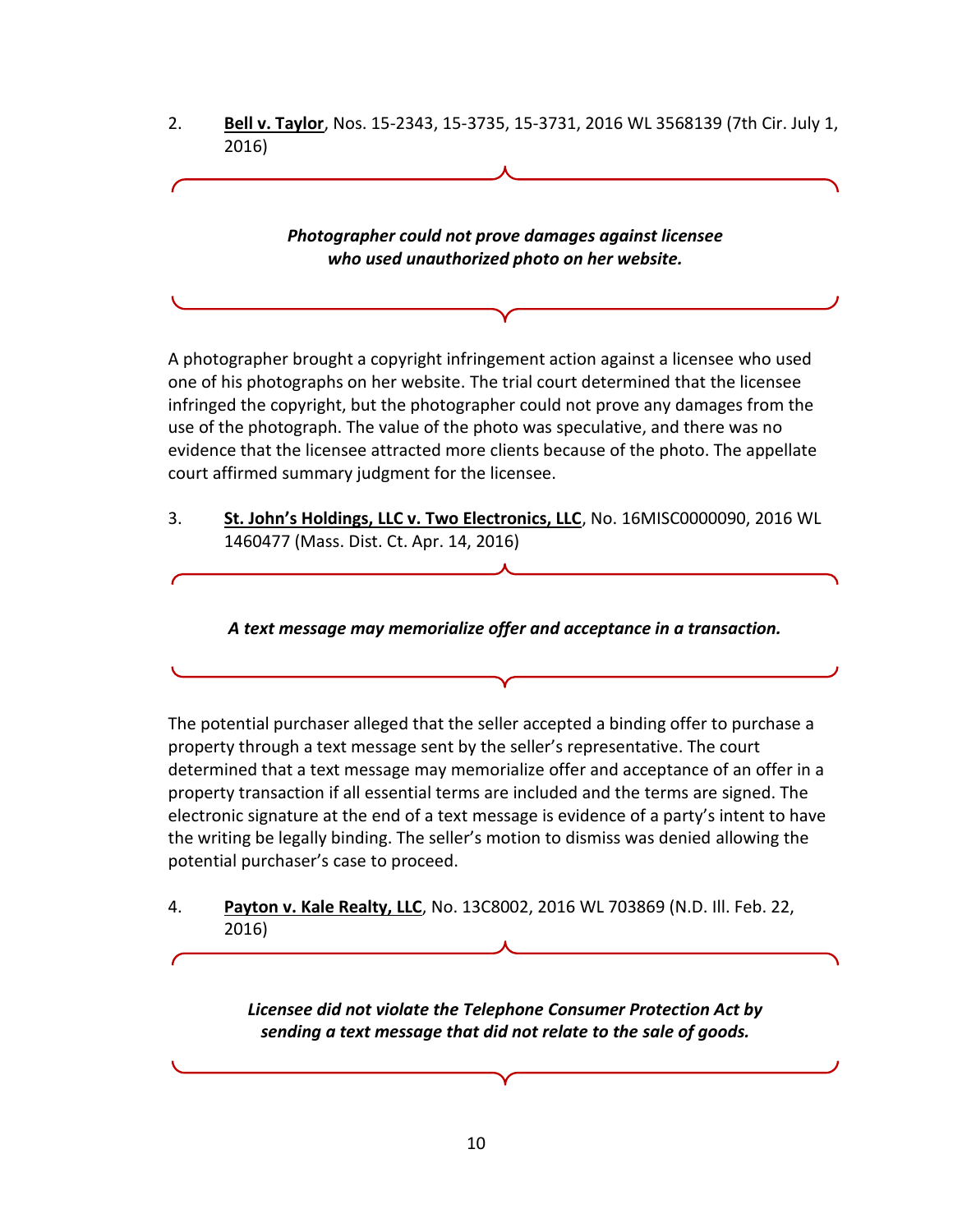The plaintiff brought a claim for violation of the Telephone Consumer Protection Act against a licensee for an allegedly unauthorized text message. Several months prior to the text message at issue, the parties had engaged in discussions regarding a possible business relationship, during which the plaintiff provided the licensee with his cell phone number. According to the court, the text message related to a possible employment relationship and so was not a commercial solicitation. Therefore, there was no violation of the Telephone Consumer Protection Act and the court granted summary judgment in favor of the licensee.

# B. Statutes/Regulations

### *California*

California amended its consumer data protection statute. The definition of consumer data now includes "username or email address in combination with a password or security question and answer that would permit access to an online account."<sup>7</sup>

### *Oregon*

Oregon passed an amendment to its security breach statute. The amendment modified the definition of "personal information" to include data from "automatic measurements of a consumer's physical characteristics, such as an image of a fingerprint, retina or iris, that are used to authenticate the consumer's identity in the course of a financial transaction or other transaction."<sup>8</sup> If a data breach occurs, the customer and attorney general must be notified if more than 250 people were affected.<sup>9</sup>

# *South Carolina*

As noted in a prior edition of the *Legal Pulse*, South Carolina passed a new statutory scheme, effective January 1, 2017, governing real estate licensees. In South Carolina, licensee advertising must identify the name of the affiliated brokerage firm. When advertising on the internet or other electronic media, a licensee may include a link to the brokerage firm website to satisfy that requirement.<sup>10</sup>

#### *Virginia*

Virginia's regulations were amended to reflect newer forms of advertising. The regulations replace "online" and other terms with the term "electronic media."<sup>11</sup> Electronic advertising must include disclosure of the firm name and city and state of

<sup>7</sup> [Cal. Bus. & Prof. Code § 1798.81.5 \(2015\).](http://www.leginfo.ca.gov/cgi-bin/displaycode?section=civ&group=01001-02000&file=1798.80-1798.84)

<sup>8</sup> [Or. Rev Stat. 646A.602 \(2015\).](http://www.oregonlaws.org/ors/646A.602)

<sup>9</sup> [Or. Rev Stat. 646A.604 \(2015\).](http://www.oregonlaws.org/ors/646A.604)

<sup>10</sup> S.C. Code Ann. § 40-57-135(E)(2) (2016)

<sup>11</sup> [Va. Reg. Regs. 135-20-190 \(2015\).](http://law.lis.virginia.gov/admincode/title18/agency135/chapter20/section190/)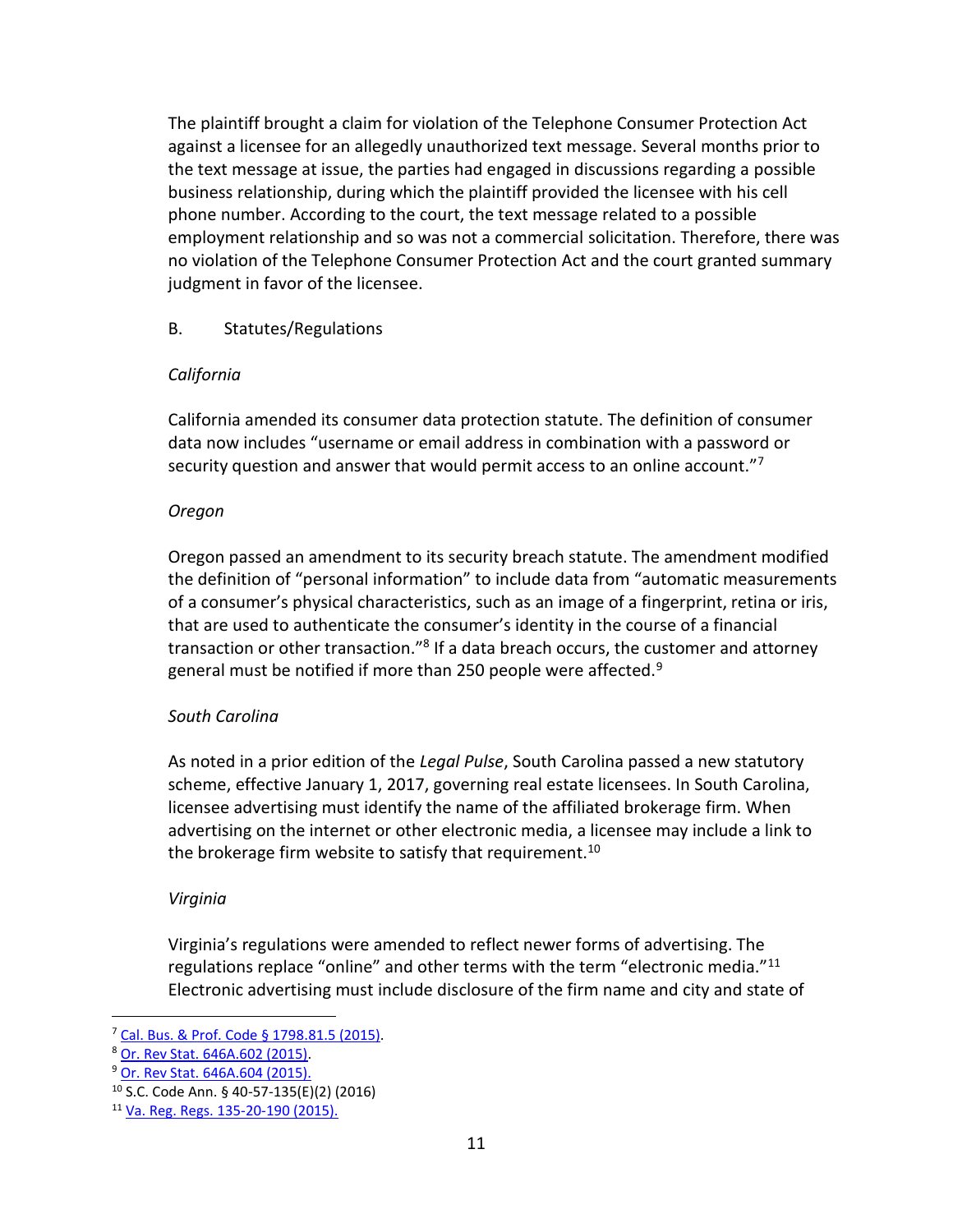business, or the licensee name, affiliated firm name, and city and state of business. In electronic advertising, the disclosure must be provided on the main page of the website or no more than one click away from the main page of the website.<sup>12</sup>

# *Washington*

Washington amended its data breach statute. Notice of a data breach is not required if the breach is not reasonably likely to subject consumers to a risk of harm.<sup>13</sup> However, a breach must be disclosed if information was not secured or the encryption key or other information needed to decipher protected information was acquired by unauthorized personnel.<sup>14</sup>

# C. Volume of Materials Retrieved

Technology issues were identified 3 times in 3 cases this quarter (*see* Table 1).

# **V. THIRD PARTY LIABILITY – YEARLY UPDATE**

The third-party liability cases from the past year addressed claims against inspectors, appraisers, and escrow agents. A central question in these cases is whether the third party owed a duty to the party asserting a claim. In the cases below, the escrow agents did not owe a duty to the plaintiffs; home inspectors and appraisers did not fare as well.

- A. Cases
- 1. **Lem2Q, LLC v. Guaranty Nat. Title Co.**, No. 3472EDA2014, 2016 WL 4088100 (Pa. Super. Ct. July 28, 2016)

*Escrow agent did not owe a duty to disclose prior unrecorded loans to investor.*

An investor who invested in a real estate holding company sued the escrow agent working on the transaction. The investor alleged that the escrow agent breached his duty to disclose prior unrecorded loans made to the entities in the transaction. The court held that the escrow agent did not have a duty to disclose because the escrow agent is responsible only for administrative duties. According to the court, an escrow

<sup>12</sup> *Id*.

<sup>13</sup> [Wash. Rev. Code § 19.255.010 \(2015\).](http://apps.leg.wa.gov/rcw/default.aspx?cite=19.255.010)

<sup>14</sup> *Id*.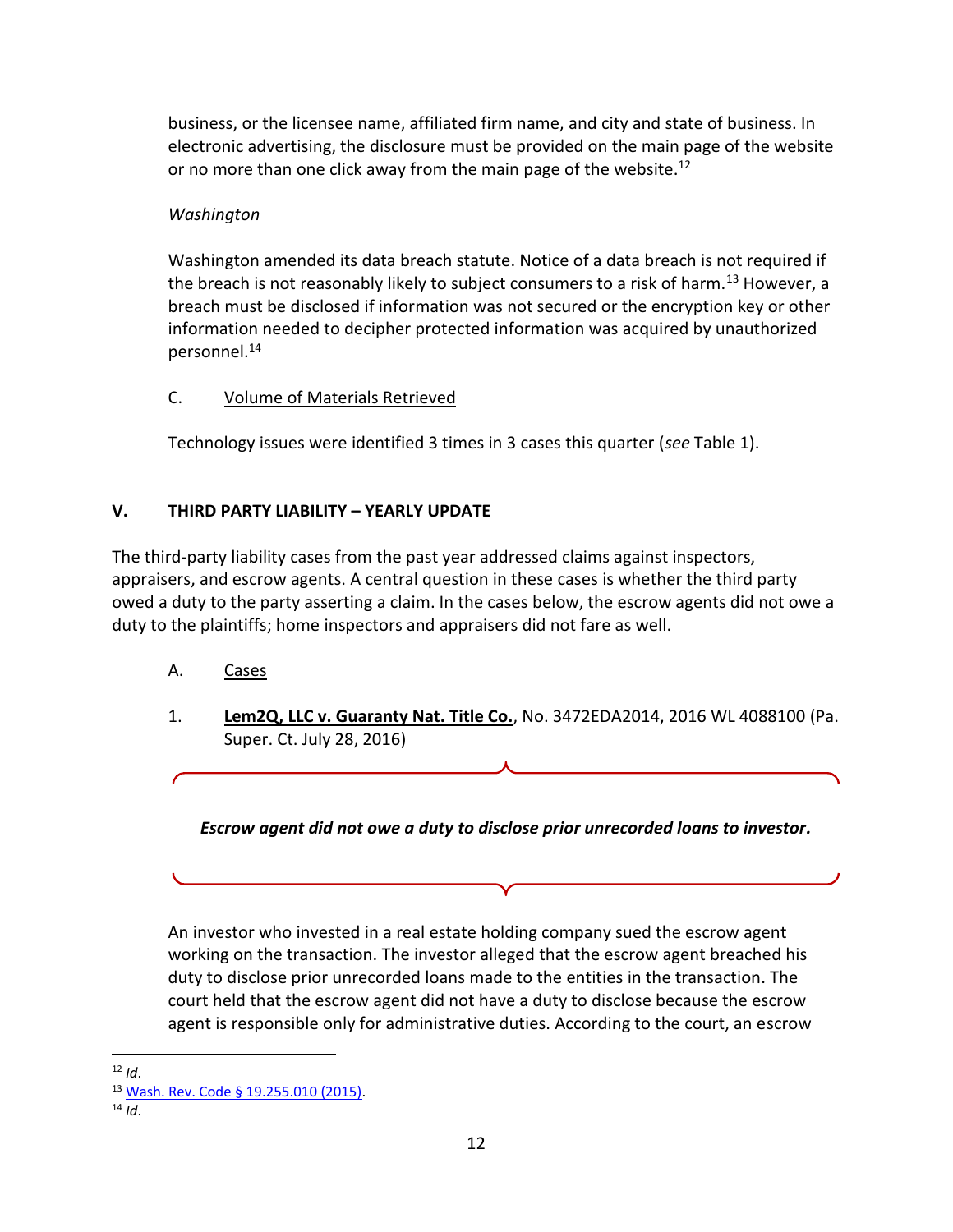agent is generally an agent for both parties, and the authority of an escrow agent is narrowly construed. The court granted summary judgment in favor of the escrow agent.

2. **Llano Financing Group, LLC v. Kuehl**, No. 15C7692, 2016 WL 4063175 (N.D. Ill. July 29, 2016); **Llano Financing Group, LLC v. Smith**, No. 15C7689, 2016 WL 4063174 (N.D. Ill. July 29, 2016); **Llano Financing Group, LLC v. Wenger**, No. 2:15-CV-305, 2016 WL 4414966 (N.D. Ind. Aug. 19, 2016)

# *Assignees of interest in mortgage sued appraisers for undersecured property loans.*

In these related cases, a finance entity who was the assignee of an interest in various mortgages sued the appraisers who appraised the properties. The finance entity claimed that appraisals were negligently prepared and contained material misrepresentations, resulting in the property loans being significantly undersecured.

In one of the cases, the court determined that the assignee finance group failed to show how it had rights to bring a claim against the appraiser. In two other cases, though, the court concluded that the finance entity did have rights to bring a claim. The entity sufficiently stated a claim because the complaint alleged the appraisals used improper comparable properties, and the parties relied on the appraisals. The appraisers' motions to dismiss were denied on all claims, except for the breach of contract claims.

3. **Giles v. Blackmon**, No. 2150430, 2016 WL 4493625 (Ala. Civ. App. Aug. 26, 2016)

*Purchasers properly stated negligence and breach of contract claims against home inspector for failure to disclose water and termite damage.*

Home purchasers brought claims for negligence, misrepresentation, and breach of contract against the home inspector who inspected the home they purchased. The purchasers allege that the inspection report failed to disclose water and termite damage. The trial court granted the inspector's motion to dismiss. On appeal, the appellate court reached a different conclusion on the negligence and breach of contract claims.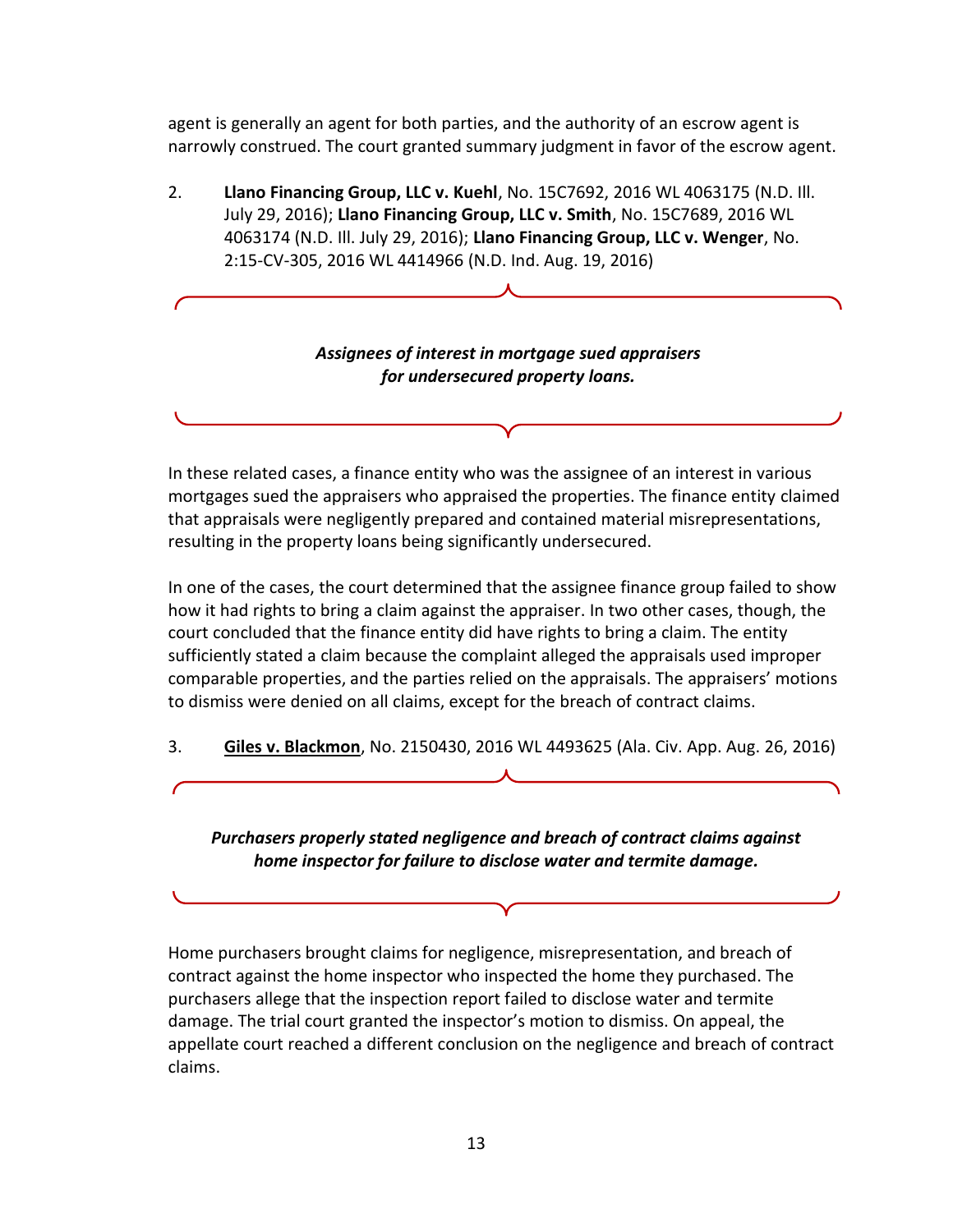On the negligence claim, the allegations in the complaint stated that the inspector owed the purchasers a duty, the inspector breached that duty, and the breach caused them damage. The contract claim alleged that the inspector failed to satisfy his contractual obligations to diligently inspect the home in accordance with professional standards. The appellate court affirmed dismissal of the misrepresentation claim, but found that the purchasers had stated negligence and breach of contract claims against the inspector. The court reversed the dismissal of the negligence and breach of contract claims.

4. **BSA Construction, LLC v. Johnson**, 54 N.E. 3d 1026 (Ind. Ct. App. May 16, 2016)

*Appraiser owes a duty to the lender, but does not owe a duty to the seller.*

After the appraiser valued a property less than the purchase price, the bank refused to provide the loan for the property. The property seller then sued the appraiser. The court held that the appraiser had a duty to the bank, but did not have a duty to the seller of the property. Summary judgment in favor of the appraiser was affirmed on appeal.

5. **Resh v. Realty Concepts, Ltd.**, No. 3:12-CV-00668 2016 WL 593809 (S.D. W. Va. Feb. 12, 2016)

> *Escrow agent had no duty to disclose double escrow nature of the real estate transaction.*

Real estate investors claimed they were victims of fraud and induced to buy a property. The investors sued both the escrow agent and the title company for fraudulent misrepresentation for failing to disclose the double escrow nature of the transaction. The court held that the escrow agent had no duty to disclose the double escrow transaction. Summary judgment was entered for the escrow agent and title insurer.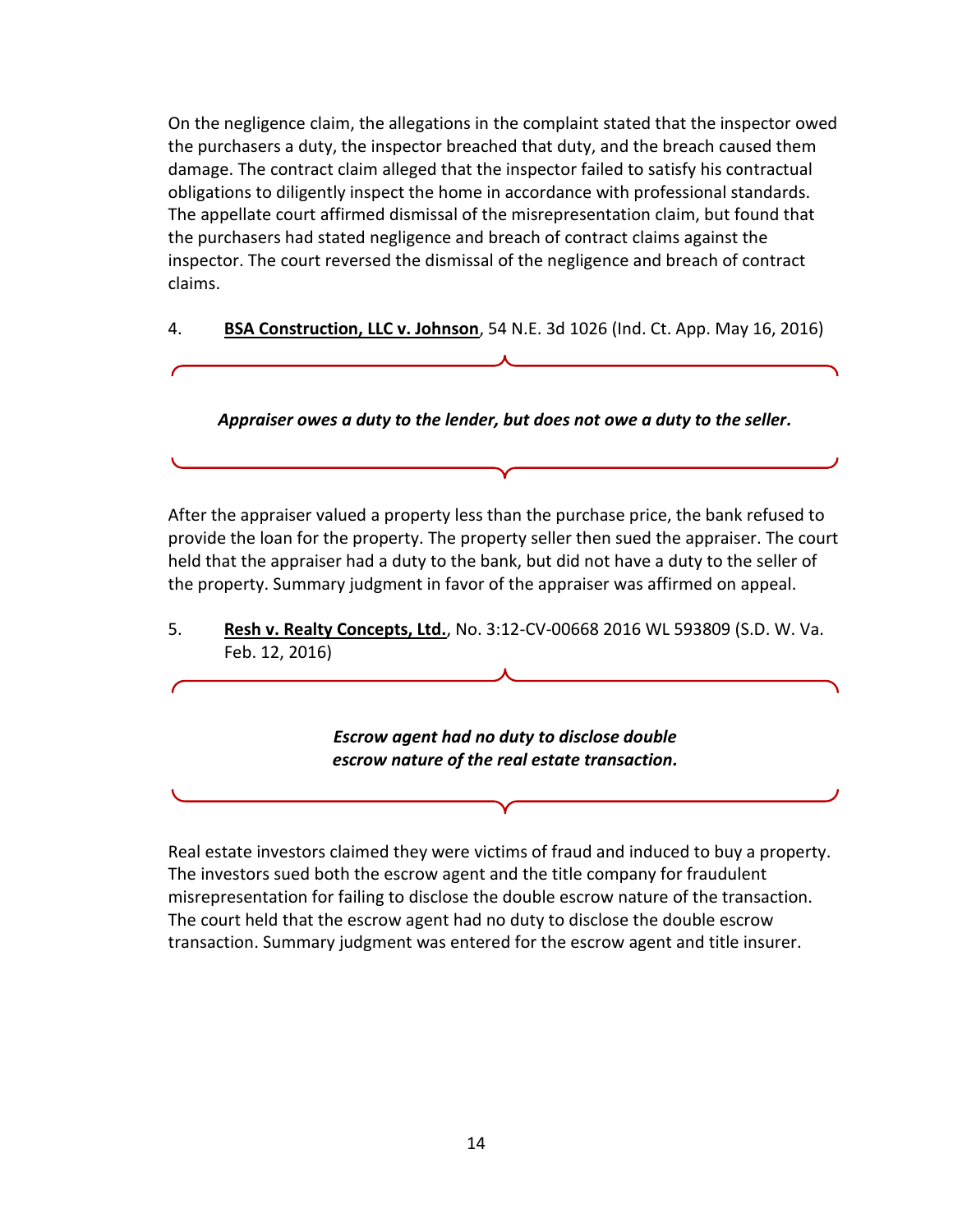6. **Bank of America v. Zaskey**, No. 9:15-CV-81325, 2016 WL 2907732 (S.D. Fla. May 18, 2016)

*Title insurer not vicariously liable for closing agent's error in closing.*

During a short sale, the closing agent for the transaction failed to wire the money to the lender on time, and the lender foreclosed on the home. The borrowers then brought a claim against the title insurer. The borrowers allege that the title insurer was vicariously liable for the closing agent. The court held that the title insurer was not liable for defects in the closing caused by the closing agent. The court dismissed the claims against the title insurer.

7. **Donnelly v. Fannie Mae**, CA No. CPA4-13-003614, 2015 WL 6739163 (C.C.P. Del. Nov. 3, 2015)

# *Inspector hired by the purchaser did not owe a duty to the licensees or other third parties involved in real estate transaction.*

The purchaser sued licensees and other defendants involved in the real estate transaction after discovering that the roof on the home did not meet building code requirements. The purchaser argued that the defendants knew the roof did not satisfy the local code. Defendants filed a counterclaim against the home inspector hired by the purchaser.

In this decision, the court considered whether the defendants could state a counterclaim against the inspector. The court determined that the inspector did not owe a duty to the licensees and other defendants. The information provided by the inspector was provided solely for the purchaser's use, and it was not intended for use with third parties. There was also no allegation that the defendants relied upon the inspection report. The court granted summary judgment in favor of the inspector.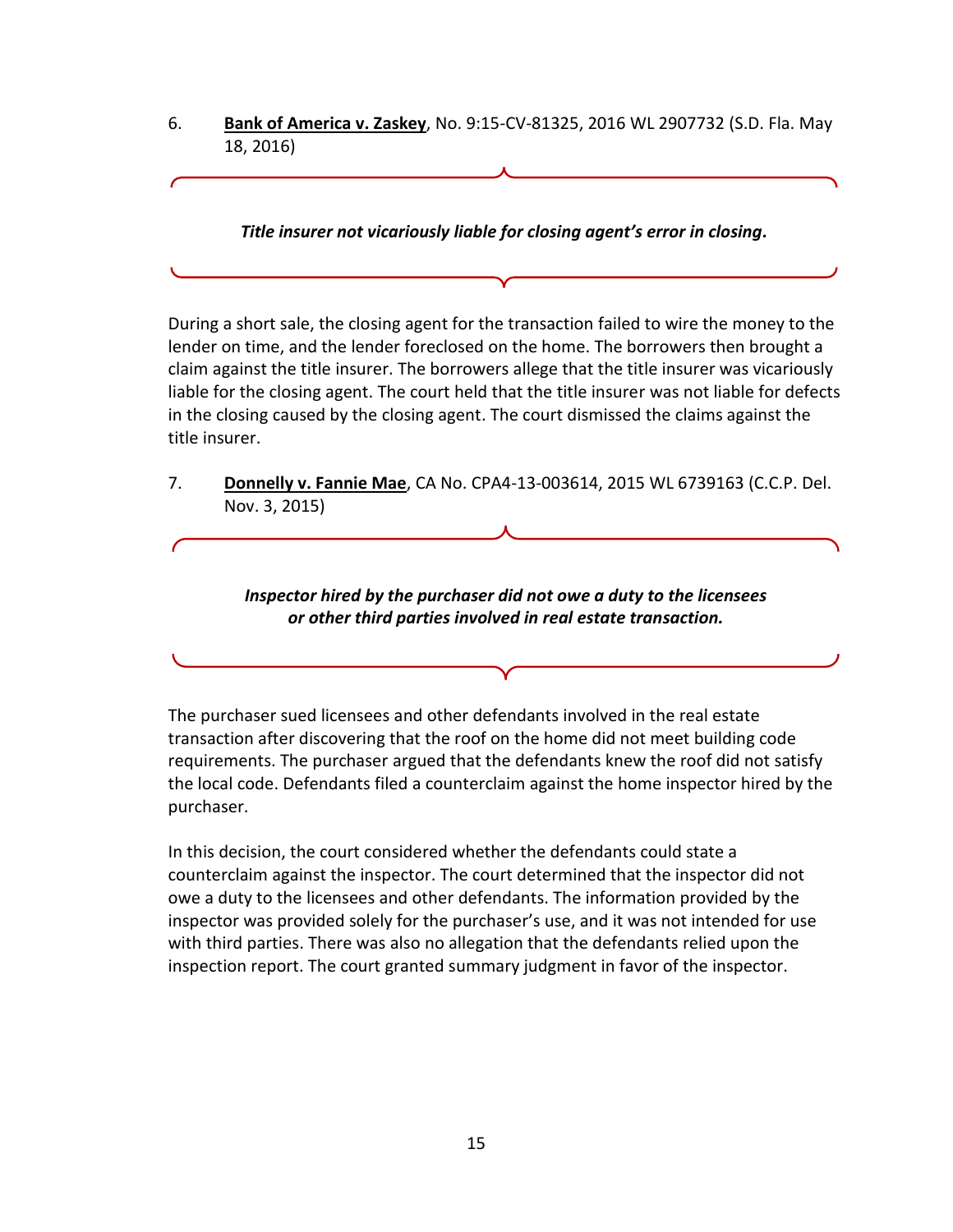# B. Statutes/Regulations

No relevant statutes or regulations were retrieved this quarter.

# C. Volume of Materials Retrieved

Third party liability issues were identified 7 times in 7 cases this quarter (*see* Table 1).

# **VI. VERDICT AND LIABILITY INFORMATION**

# A. Agency Cases

Liability was determined in 10 Agency cases, and the licensee was not liable in any of the cases (*see* Table 3).

# B. Property Condition Disclosure Cases

Liability was determined in 2 Property Condition Disclosure Cases, and the licensee was not liable in either of the cases (*see* Table 3).

# C. RESPA Cases

Liability was determined in 4 RESPA cases; the defendant was not liable in any of those cases (*see* Table 3).

# D. Technology Cases

Liability was determined in 2 Technology cases; the licensee was not liable in either of the cases (*see* Table 3).

# E. Antitrust Cases

No Antitrust cases were retrieved this quarter.

# F. Third Party Liability Cases

Liability was determined in 3 different third party liability cases retrieved this quarter; the third parties were not held liable in any of those cases (*see* Table 3).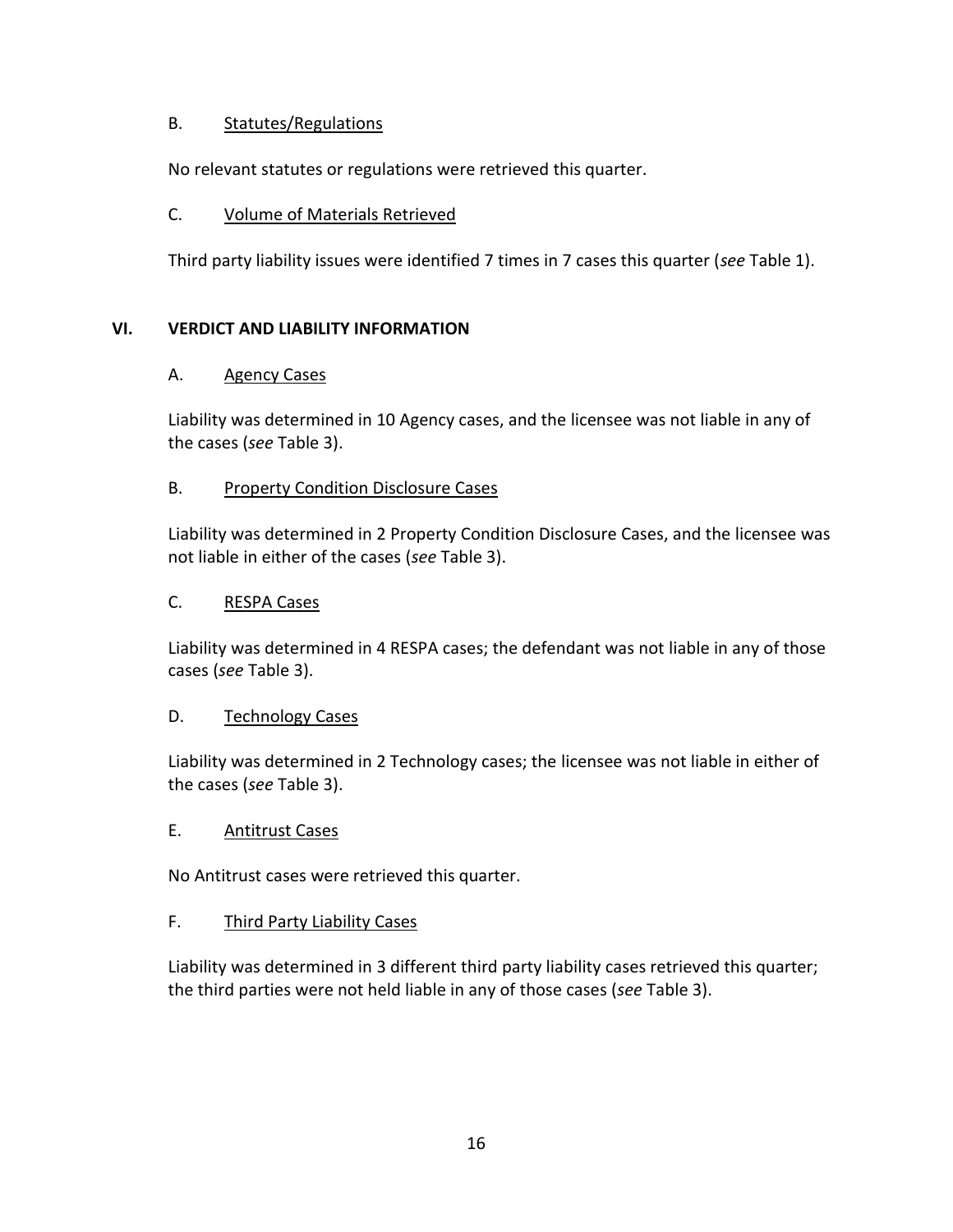# **VII. TABLES**

# **Table 1** Volume of Items Retrieved for Third Quarter 2016 by Major Topic

| <b>Major Topic</b>                   | <b>Cases</b> | <b>Statutes</b> | <b>Regulations</b> |
|--------------------------------------|--------------|-----------------|--------------------|
| Agency                               | 11           | 0               | 3                  |
| <b>Property Condition Disclosure</b> | 4            | 0               |                    |
| <b>RESPA</b>                         | 5            | 0               |                    |
| Technology                           | 3            | 0               |                    |
| Antitrust                            | 0            | 0               |                    |
| Third Party Liability                |              | 0               |                    |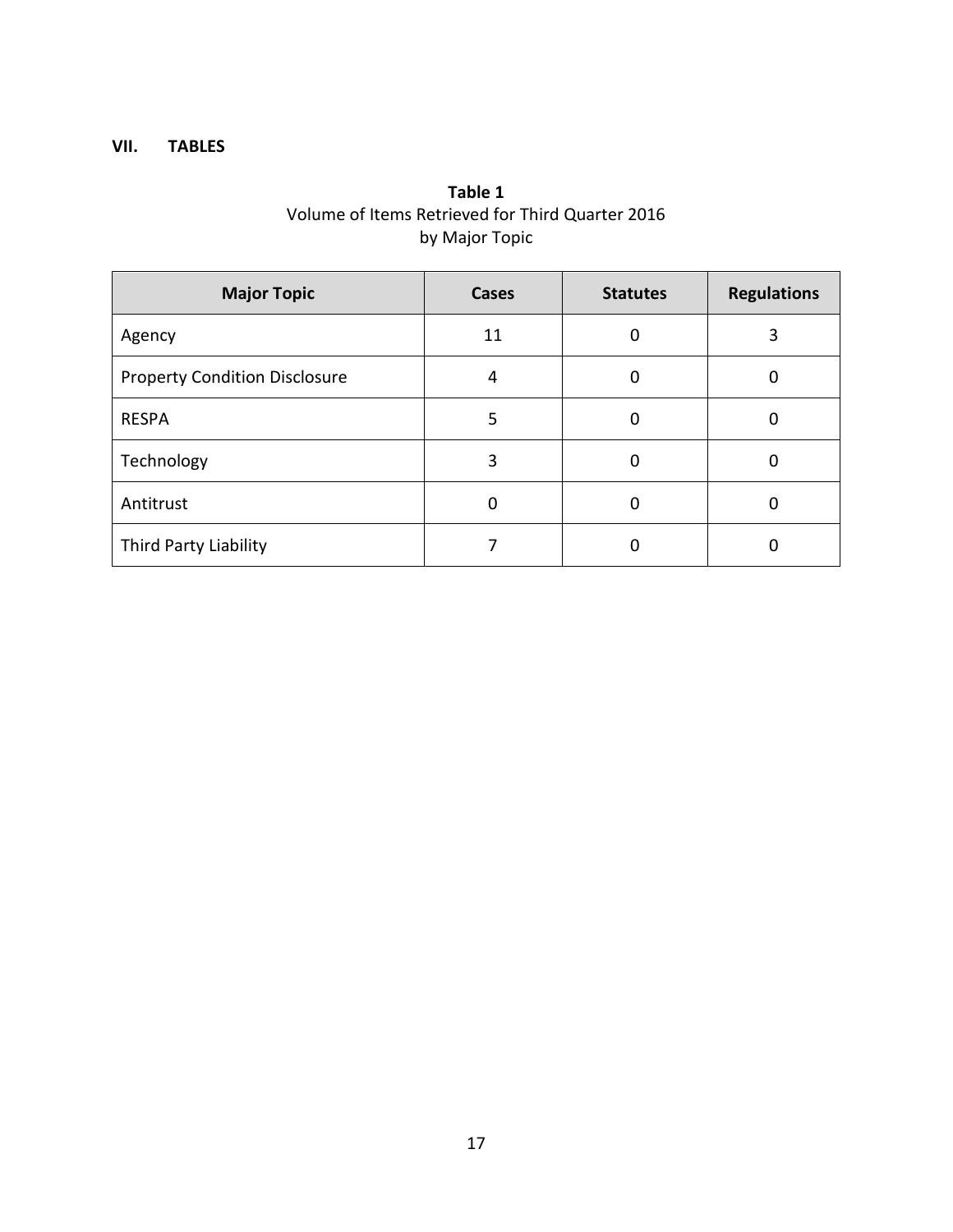| Table 2                                          |
|--------------------------------------------------|
| Volume of Items Retrieved for Third Quarter 2016 |
| by Issue                                         |

| <b>Issue</b>                                   | <b>Cases</b>   | <b>Statutes</b> | <b>Regulations</b> |
|------------------------------------------------|----------------|-----------------|--------------------|
| Agency: Dual Agency                            | 1              | 0               | 0                  |
| Agency: Buyer Representation                   | $\overline{2}$ | 0               | 0                  |
| <b>Agency: Designated Agency</b>               | 0              | 0               | 0                  |
| Agency: Transactional/Nonagency                | 0              | 0               | 0                  |
| Agency: Subagency                              | 0              | 0               | 0                  |
| Agency: Disclosure of Confid. Info.            | 0              | 0               | 0                  |
| <b>Agency: Vicarious Liability</b>             | 4              | 0               | 0                  |
| Agency: Breach of Fiduciary Duty               | 5              | 0               | $\mathbf 0$        |
| Agency: Disclosure of Financial Ability        | 0              | 0               | 0                  |
| Agency: Agency Disclosure                      | 0              | 0               | 0                  |
| Agency: Minimum Service Agreements             | 0              | 0               | $\mathbf 0$        |
| Agency: Pre-listing Marketing of<br>Properties | 0              | 0               | 0                  |
| Agency: Teams                                  | 0              | 0               | $\mathbf 0$        |
| Agency: Coming Soon Listings                   | 0              | 0               | 0                  |
| Agency: Other                                  | $\mathbf{1}$   | 0               | 3                  |
| <b>PCD: Structural Defects</b>                 | 0              | $\mathbf 0$     | $\mathbf 0$        |
| PCD: Sewer/Septic                              | $\mathbf{1}$   | 0               | $\mathbf 0$        |
| PCD: Radon                                     | 0              | 0               | 0                  |
| <b>PCD: Asbestos</b>                           | 0              | 0               | $\mathbf 0$        |
| PCD: Lead-based Paint                          | 0              | 0               | 0                  |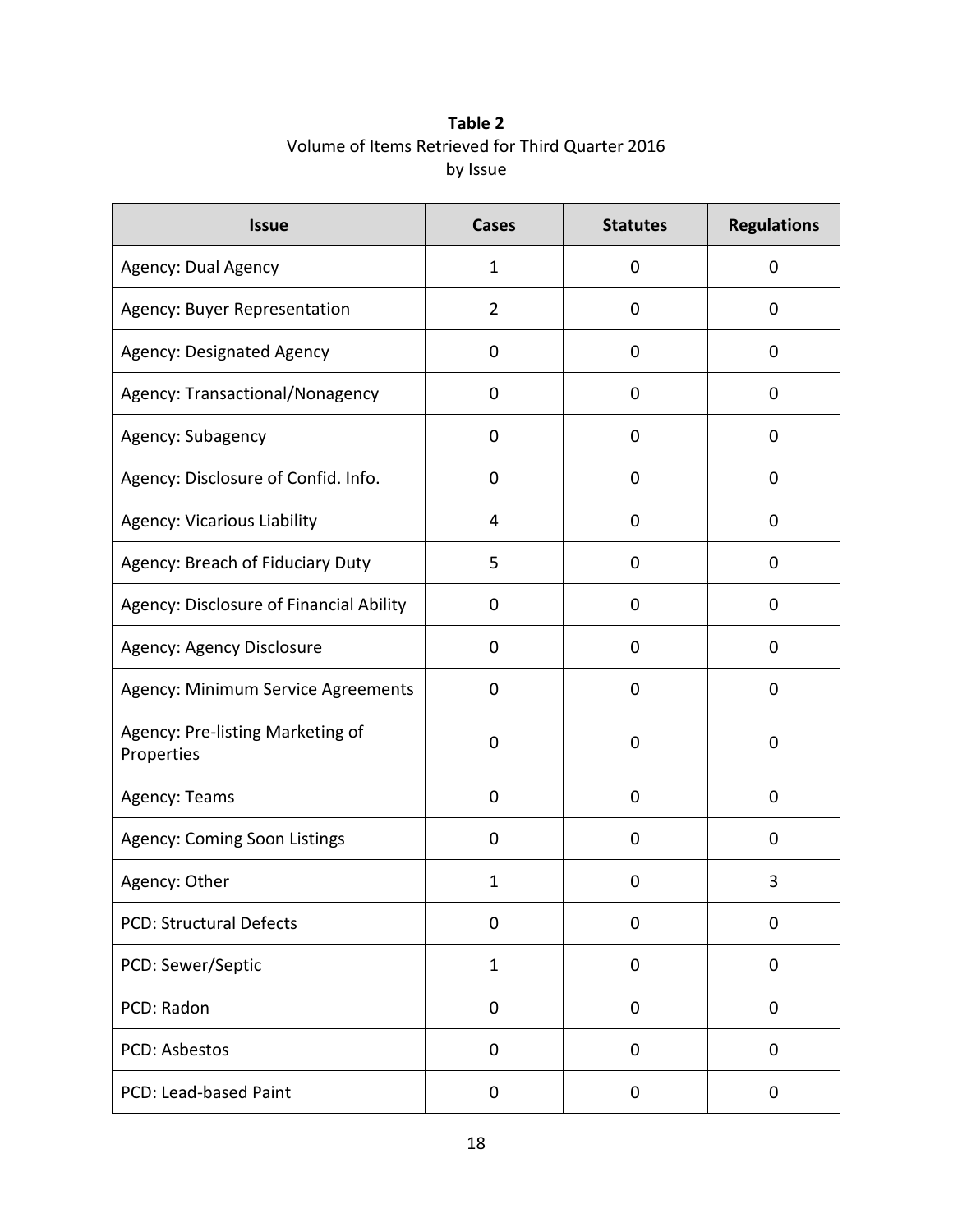| <b>Issue</b>                         | <b>Cases</b>   | <b>Statutes</b> | <b>Regulations</b> |
|--------------------------------------|----------------|-----------------|--------------------|
| PCD: Mold and Water Intrusion        | $\overline{2}$ | $\mathbf 0$     | $\mathbf 0$        |
| PCD: Roof                            | 0              | 0               | 0                  |
| PCD: Synthetic Stucco                | 0              | $\mathbf 0$     | $\mathbf 0$        |
| PCD: Flooring/Walls                  | 0              | $\mathbf 0$     | $\mathbf 0$        |
| PCD: Imported Drywall                | 0              | 0               | $\mathbf 0$        |
| PCD: Plumbing                        | 0              | $\mathbf 0$     | $\mathbf 0$        |
| PCD: HVAC                            | $\mathbf{1}$   | $\mathbf 0$     | $\mathbf 0$        |
| PCD: Electrical System               | 0              | $\mathbf 0$     | $\mathbf 0$        |
| <b>PCD: Valuation</b>                | 0              | $\overline{0}$  | $\mathbf 0$        |
| <b>PCD: Short Sales</b>              | 0              | $\mathbf 0$     | $\mathbf 0$        |
| PCD: REOs & Bank-owned Property      | 0              | $\mathbf 0$     | $\mathbf 0$        |
| PCD: Insects/Vermin                  | $\mathbf{1}$   | 0               | 0                  |
| <b>PCD: Boundaries</b>               | 0              | 0               | 0                  |
| PCD: Zoning                          | 0              | 0               | 0                  |
| PCD: Off-site Adverse Conditions     | $\mathbf 0$    | $\mathbf 0$     | $\mathbf 0$        |
| PCD: Meth Labs                       | 0              | $\mathbf 0$     | 0                  |
| PCD: Stigmatized Property            | 0              | 0               | $\mathbf 0$        |
| PCD: Megan's Laws                    | 0              | 0               | $\mathbf 0$        |
| PCD: Underground Storage Tanks       | 0              | 0               | $\mathbf 0$        |
| PCD: Electromagnetic Fields          | 0              | 0               | $\mathbf 0$        |
| PCD: Pollution/Env't'l Other         | 0              | 0               | $\mathbf 0$        |
| Property Condition Disclosure: Other | $\overline{2}$ | 0               | 0                  |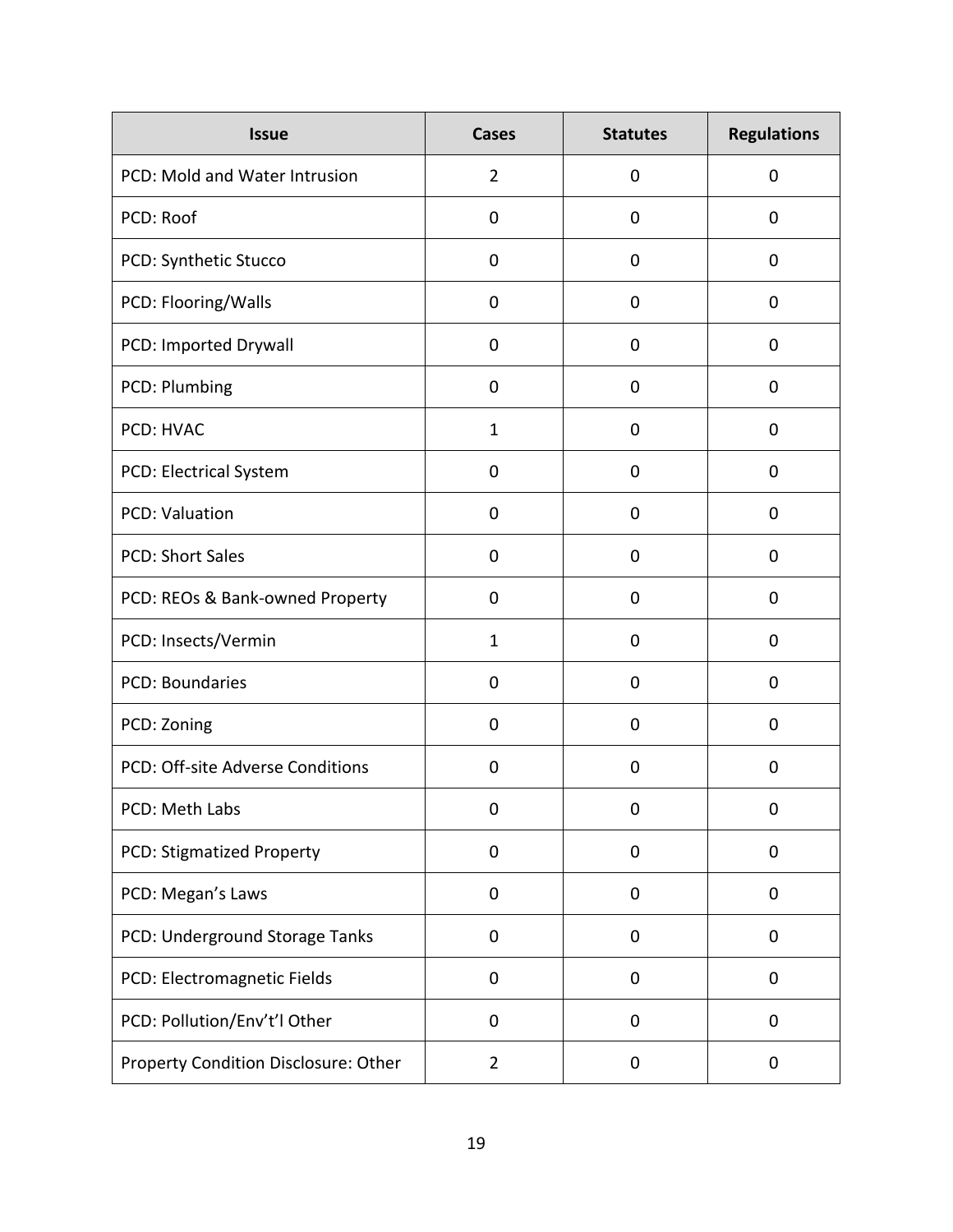| <b>Issue</b>                                      | <b>Cases</b>   | <b>Statutes</b> | <b>Regulations</b> |
|---------------------------------------------------|----------------|-----------------|--------------------|
| <b>RESPA: Disclosure of Settlement Costs</b>      | $\mathbf{1}$   | 0               | 0                  |
| RESPA: Kickbacks                                  | 4              | 0               | 0                  |
| <b>RESPA: Affiliated Business</b><br>Arrangements | 0              | 0               | 0                  |
| <b>RESPA: Marketing Service Agreements</b>        | $\mathbf 0$    | 0               | 0                  |
| RESPA: Other                                      | 0              | 0               | 0                  |
| Technology: State Internet Advertising<br>Rules   | 0              | 0               | 0                  |
| <b>Technology: Social Networking</b>              | $\mathbf 0$    | 0               | 0                  |
| Technology: Privacy                               | 0              | 0               | 0                  |
| Technology: Anti-Solicitation Laws                | 0              | 0               | 0                  |
| Technology: Data Breaches                         | 0              | 0               | 0                  |
| Technology: Other                                 | 3              | N/A             | N/A                |
| Antitrust: Price-fixing                           | 0              | 0               | 0                  |
| <b>Antitrust: Group Boycotts</b>                  | 0              | 0               | 0                  |
| Antitrust: Advertising                            | 0              | 0               | 0                  |
| <b>Antitrust: Tying Agreements</b>                | 0              | 0               | 0                  |
| Antitrust: Other                                  | $\pmb{0}$      | 0               | $\pmb{0}$          |
| Third-Party Liability: Appraisers                 | $\overline{4}$ | 0               | 0                  |
| Third-Party Liability: Inspectors                 | $\overline{2}$ | 0               | 0                  |
| Third-Party Liability: Other                      | 1              | 0               | 0                  |